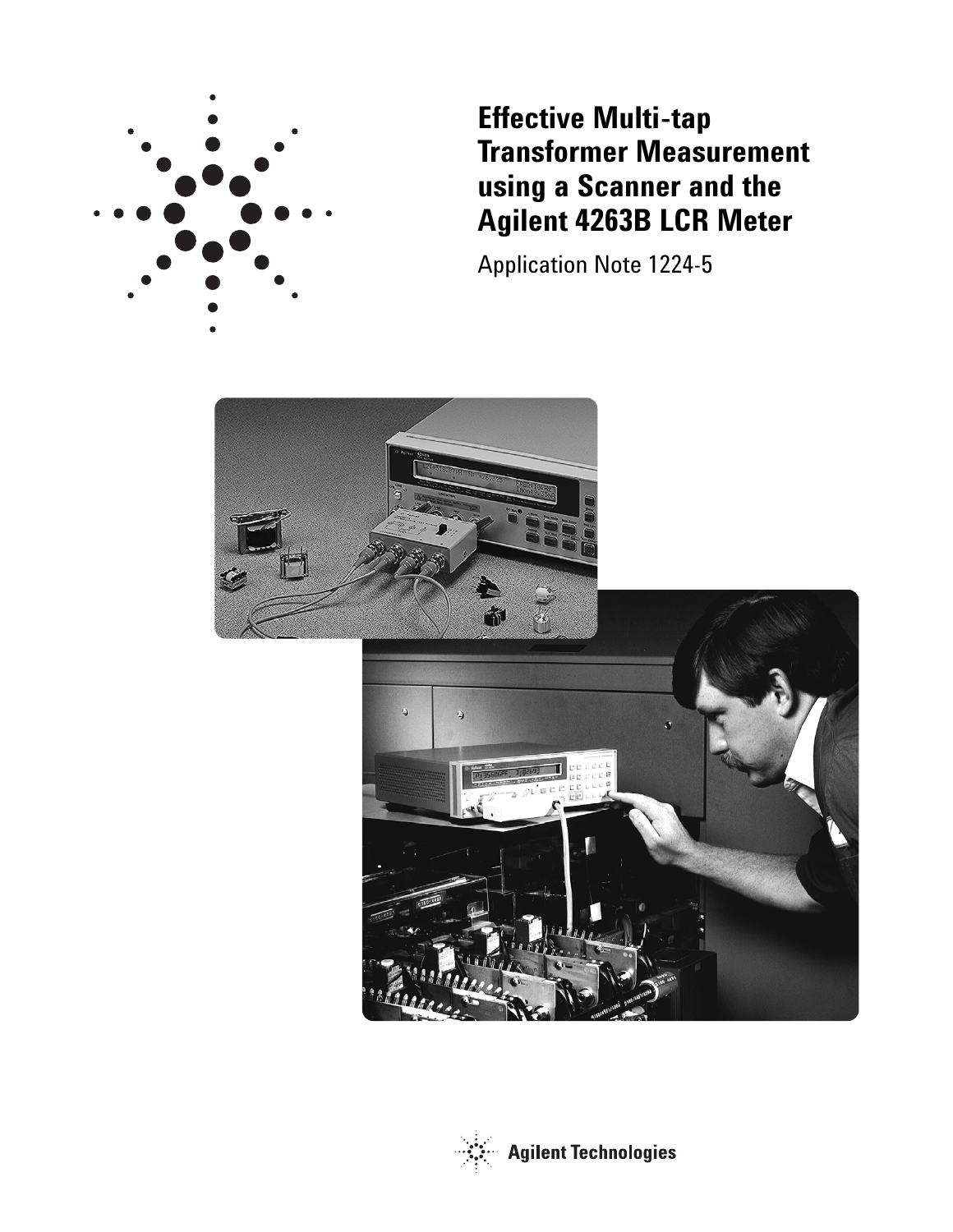With the progress of recent electronics equipment and digital networks, production amounts are increasing of the transformers which contribute to equipment miniaturization, low power dissipation and higher quality. Therefore, improvement of select estimate efficiency is required at the production line or incoming inspection. Noticed recently, improvement of estimation efficiency is required for pulse transformers which are used in LAN or ISDN digital networks, and for multi.-tap transformers with three or more pole taps, such as switching power transformers. This application note shows an effective multi-tap transformer measurement using a scanner and the Agilent 4263B LCR meter.

## **Introduction Magilent 4263B Transformer Measurement Capability**

The 4263B LCR meter is a low price instrument which measures the fundamental parameters of LCR components with speeds as fast as 25ms, at frequencies of 100, 120, 1k, 10k and 100kHz, In addition, with option 001, the 4263B measures turns ratio (N), mutual inductance (M) and dc resistance (DCR) which are required for transformer measurement. Figure 1 shows a 4263B simple block diagram for L, M, and DCR measurement.

For example, in the inductance-turns ratio (L-N) measurement, an ac voltage is applied at the Hcur terminal. Self-inductance value (L1) is calculated from the measured values of V1 and I1. Turns ratio (N) is automatically obtained from the ratio of measured values V1 and V2 (discriminating the polarity simultaneously).

In the dc resistance (of L-DCR) measurement, the applied voltage at the Hcur terminal is dc. Dc resistance value (DCR1) is calculated from the measured values V1 and I1.

There are, however, the following limitations when using the measurement connection.

- Only primary self-inductance and dc resistance of the transformer can be measured. For the secondary values, the transformer connections must be changed.
- Turns ratio must be 0.9 or more (In the case of less than 0.9, the measurement is not performed due to saturation of internal circuitry).

Agilent 16060A transformer test fixture can be used to overcome these limitations. By changing the external switch of this fixture, connections to the transformer are changed and thus both primary and secondary parameters and turns ratio can easily be measured. Figure 2 shows the simple block diagram of the 16060A.





**Figure 1. Agilent 4263B block diagram for L, M, and DCR measurement Figure 2. Agilent 16060A block diagram**

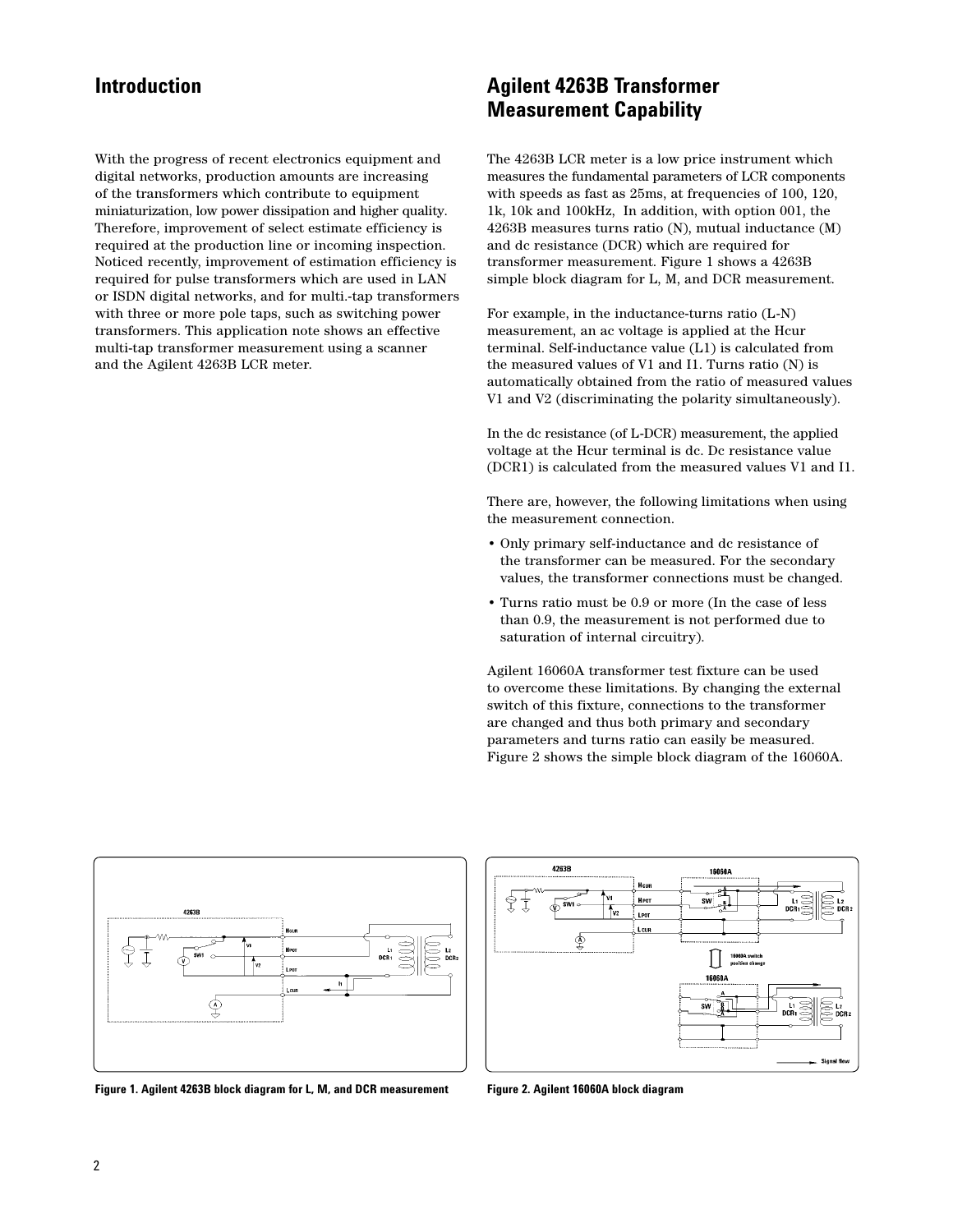# **Multi-Tap Transformer Measurement Using a Scanner**

Multi-tap transformers having two or more poles can be measured with the 4263B and a scanner.

#### *(A) System configuration*

Figure 3 shows the system configuration for measuring a multi-tap transformer that has 4 taps.

The Agilent 3488A switch/control unit with a 4 x 4 matrix switch module (Opt. 013) is used. Option 013 offers highly flexible switching, and any combination of 4 input channels may be connected to any combination of 4 output channels. Thus option 013 is suitable for testing the multi-tap transformer. Figure 4 shows the hardware configuration of the 4 x 4 matrix switch module.



.<br>Multi-tap transforme

**Figure 3. System configuration for multi-tap transformer**

 $\frac{1}{2}$ 

نبدا

W

ど

W

 $4 \times 4$  matrix switch module<br>(Opt. 013)

High

. Low

High

Low.

High

4263B

Hc Lc Hp

Row 0 い

Row 1

Row 2  $\overline{y}$ 

Row 3  $\sqrt{2}$ 



When constructing the system, the following points must be considered to assure the measurements are as precise as can be. (See figure 5)

- 1. Make measurement cables as short as possible. The parasitic inductance and resistance of measurement cables make a large contribution to measurement error. For recommendable length, conductive wire inductance value must be 1/10 or less than the measured inductance value (similarly conductive wire resistance).
- 2. Configure into a shielded 2 terminal configuration, to prevent the influence of external noise or stray capacitance.
- 3. Connect the low terminals close to the transformer. In the 4263B transformer measurement, the primary and secondary inductors' low terminals of the transformer must be connected together. When using a scanner, these connections should be close to the transformer under test. If connecting at a far point from the transformer (for example, input point of scanner module), low side wire resistance would contribute to increase measurement error.



**Figure 4. Option 013 4 x 4 matrix module Figure 5. System construction**

Á

T,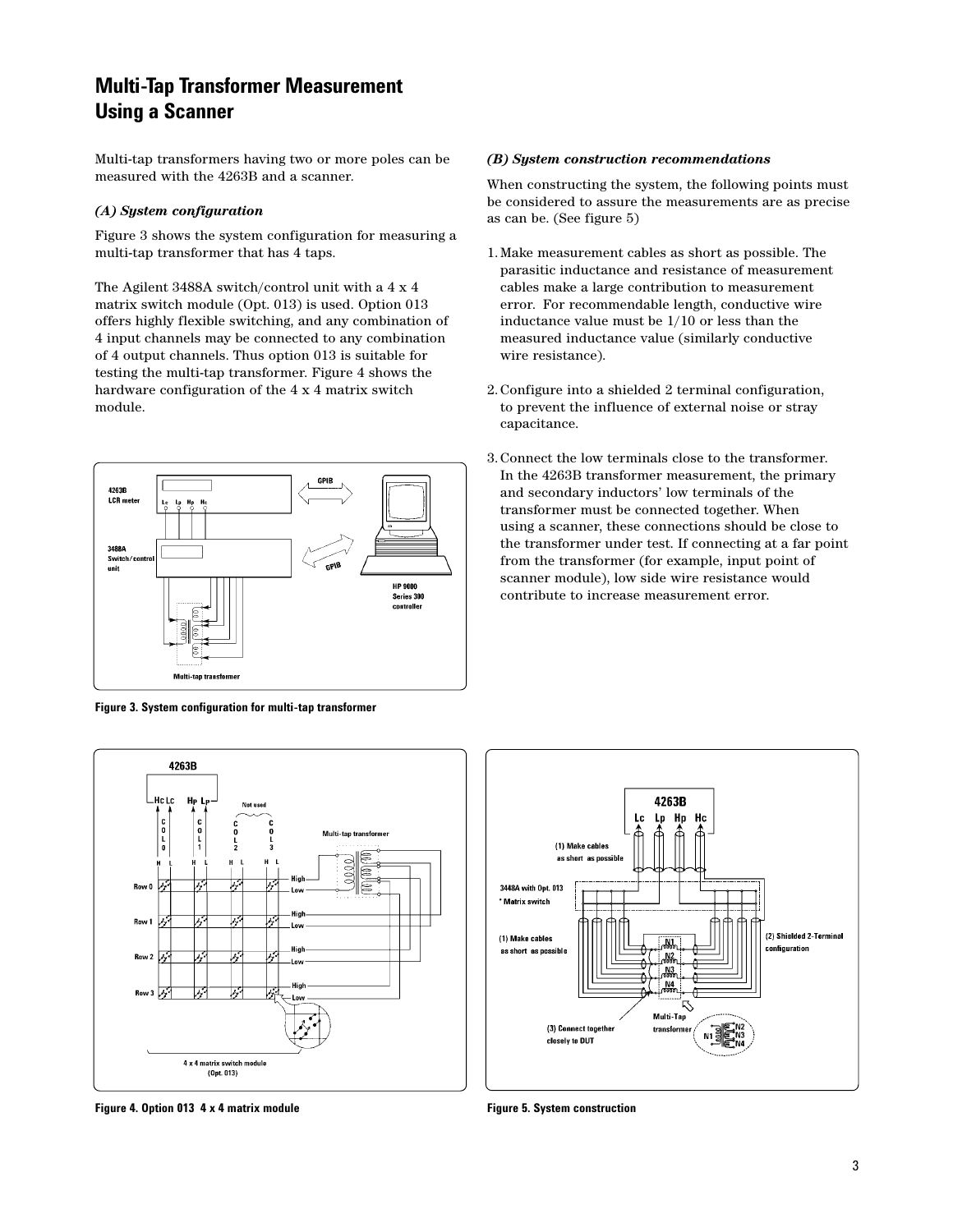#### *(C) Measurement procedure*

All measurements of the multi-tap transformer, self-inductance, dc resistance, and turns ratio, can be measured with only one connection by using the sample program shown at the end of this note ( for HP 9000 Series 300 Controller). Figure 6 show the flow chart of the sample program.



**Figure 6. Flow chart of sample program**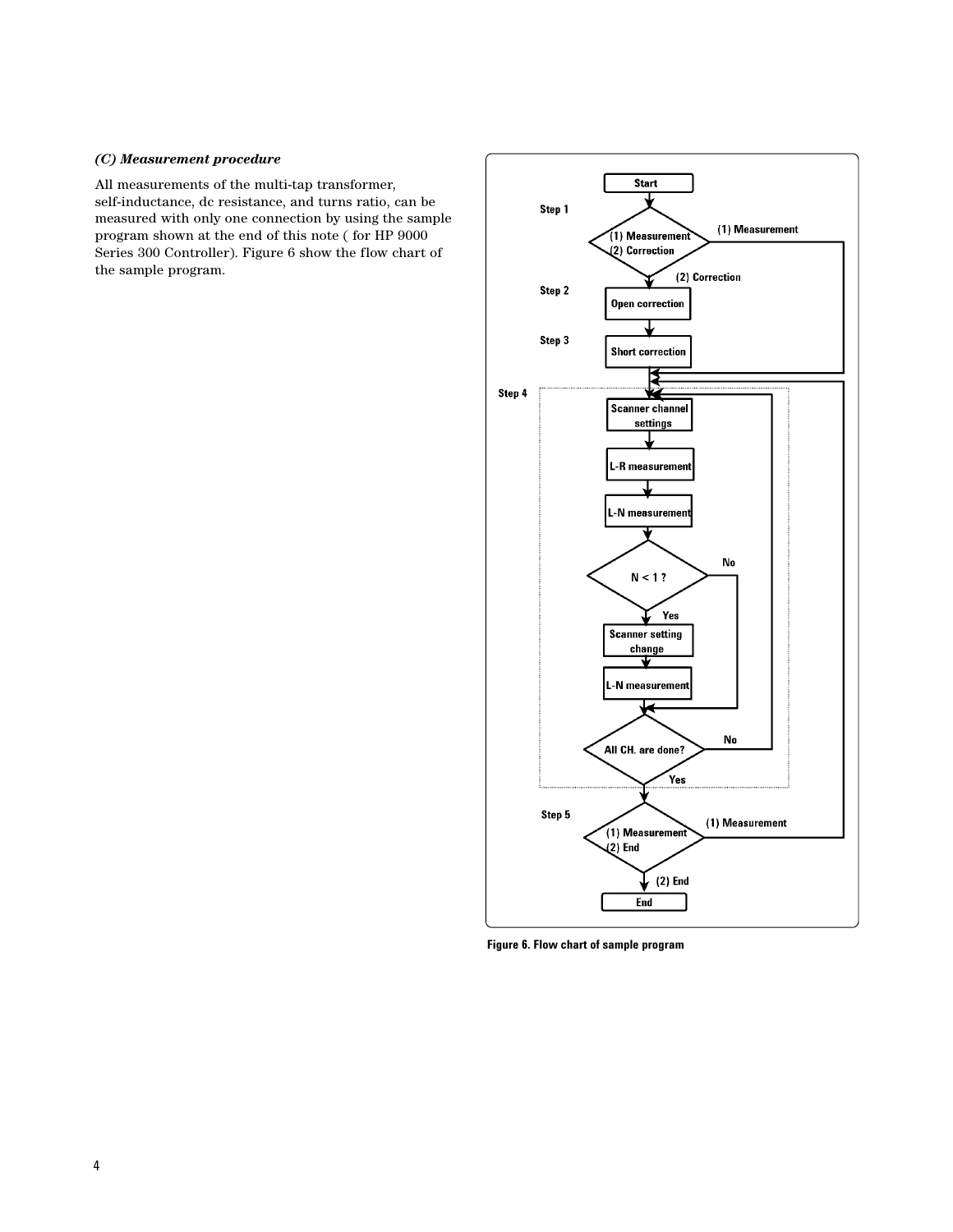This program executes the open and short corrections and displays each measured value of each tap of the transformer. If turns ratio measurement cannot be made due to the condition that turns ratio must be 0.9 or greater, the scanner will be automatically changed and the measurements re-done. This program can be modified to match other systems or conditions.

The following steps outline the program procedure:

**Step 1.** Run the program. The following message is displayed on the controller's display.



Selection (1) Measurement (2) Correction ? Type number and press RETURN key

At this point, select the measurement directly , or first the measurement of correction data. To execute the measurement, type 1 and press RETURN key on the controller (Go to step 4). To measure the correction data, type 2 and press RETURN key on the controller.

**Step 2.** If the measurement of correction data in step 1 was selected, the following message is displayed on the controller's display. The open correction data of each channel of the scanner (CH.0-CH.3) is now measured.

> CH.0 Open measurement Open test terminals of CH.0 Start open meas. (2) Skip CH.0 open meas?

Type number and press RETURN key

To measure the open correction data, set all channels to the open condition as shown in figure 7. Then, type 1 and press RETURN key on the controller. Open correction data of channel number 0 (CH.0) is acquired. Continue to acquire data for channels 1 - 3.

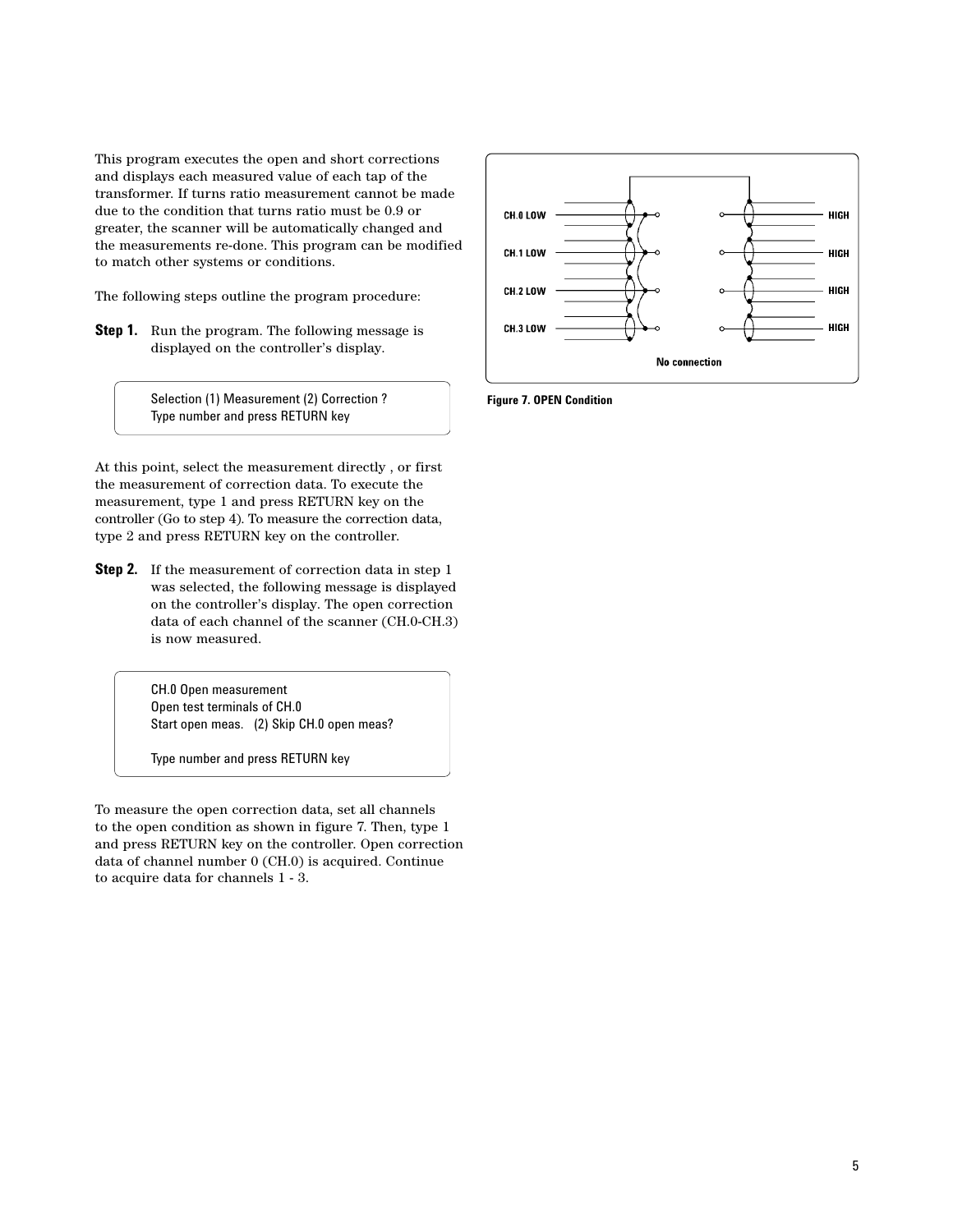**Step 3.** After the open correction measurements are completed, the following messages is displayed on the controller's display. The short correction data of each channel of the scanner (CH.0 - CH.3) is now measured.

> CH.0 Short measurement Short test terminals of CH.0 Start short meas. (2) Skip CH.0 short meas.?

Type number and press RETURN key

To measure the short correction data, set all channels to short condition as shown in figure 8. Then, type 1 and press the RETURN key on the controller. Short correction data of channel number 0 (CH.0) is acquired. Continue to acquire data for channels 1 - 3.

**Step 4.** After the open/short correction data is acquired, the following message (same as in step 1) is displayed on the controller's display.

Selection (1) Measurement (2) Correction?

Type number and press RETURN key

To execute the measurement, connect the multi-tap transformer under test to the scanner as shown in figure 9. Type 1 and press the RETURN key on the controller.



Self-inductance, dc resistance and turns ratio are measured by scanning each tap of the multi-tap transformer.

N1: L[H]: 6.00928E-6 DCR [OHM]: .0134568726173 N: 1 N2: L[H]: 2.392557E-5 DCR [OHM]: .0171348134407 N: 2.1304 N3: L[H]: 9.603832E-5 DCR [OHM]: .0230939715609 N: 4.0630 N4: L[H]: .00038334126 DCR [OHM]: .0250939715609 N: 8.0188

Do you want to continue to measure (1) yes (2) no

**Step 5.** If you want to repeat the measurement, type 1 and press RETURN key on the controller. Or to end the program, type 2 and press RETURN key on the controller.

### *(D) Additional measurement error*

The system configuration shown in figure 3, slightly increases measurement errors, in comparison with measured values using the 16060A transformer test fixture. These errors (supplemental characteristics) are the following using frequency: 1 kHz, signal level: 1 Vrms, measurement time: Medium.

> Self-inductance: refer to figure 10 Dc resistance: refer to figure 11 Turns ratio: 0.02 % or less



**Figure 8. SHORT Condition Figure 9. Connection of multi-tap transformer**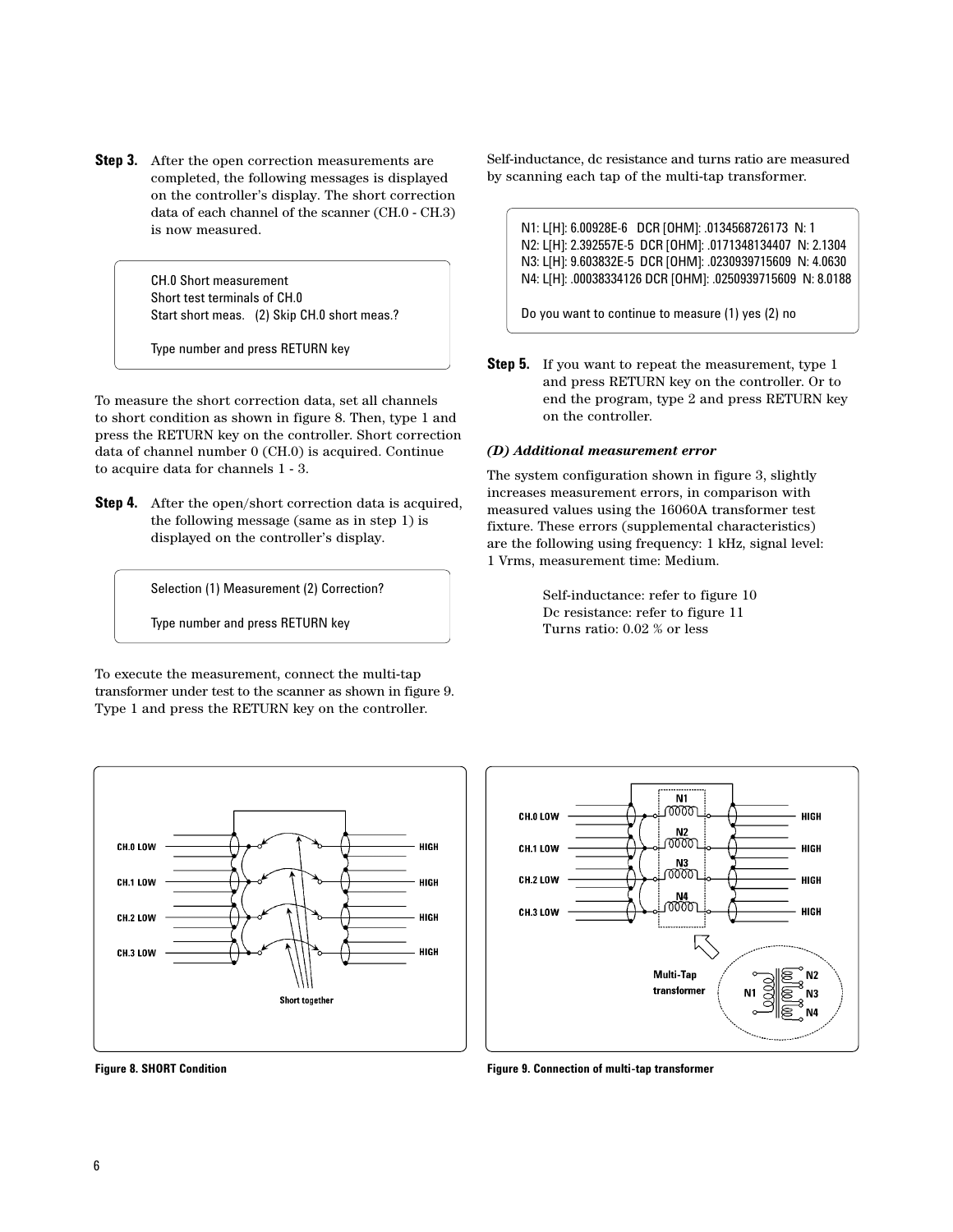## **Appendix. Sample Program**



**Figure 10 . Self-Inductance additional error**



**Figure 11. Dc resistance additional error**

# **Conclusion**

By combining the Agilent 4263B (with Option 001) with a scanner, the required parameters of a multi-tap transformer can be measured with only one connection. Using this method improves efficiency at the production line or incoming inspection.

```
|<br>|DIM Ch hc(3),Ch hp(3)<br>|DIM Meas_r(3),Meas_l(3),Dummy(3),N(3),True_r(3),True_l(3)<br>|DIM Meas_r(3),Meas_l(3),Open_g(3),Open_b(3),Short_r(3),Short_l(3)<br>|263B-209||2010 ||2010 ||2010 ||2010 ||2010 ||2010 ||2010 ||2010 ||2010
                                                                                                                                          A<br>
4263B CPIB Address = 717<br>
3488A CPIB Address = 709<br>
(#1) of Transformer tap<br>
Test Frequency<br>
Test Frequency<br>
Measurement Speed<br>
N1=1 as reference
                                                                                                                                           << MAIN MEMU >>
                 PRINT CHR$(12)<br>Work=0<br>PRINT "SELECT FUNCTION (1) MEASUREMENT (2) CORRECTION ?" !<br>IPUT "TYPE NUMBER AND PRESS RETURN KEY", Work !<br>IF Work=2 THEN Correction<br>IF Work=2 THEN Correction
                                                                                                                                           << CORRECTION >>
             Open_correction:
                                                                                                                                           << OPEN correction >>
                  OUTPUT 4263B;":SYSTEM:PRESET"<br>OUTPUT 4263B;":SOURCE:FREQ ";F<br>OUTPUT 4263B;":SOURCE:VOLTAGE ";V<br>OUTPUT 4263B;":SENS:FIMP:APER 0.5"
                                                                                                                                           Reset the 4263B<br>Frequency: F<br>Signal level: V<br>Meas. speed: LONG
                  FOR Ch=0 TO Nch
                       Chs=VALS(Ch)<br>PRINT CHRS(12)<br>PRINT "CHRS(12)<br>IF Ch=O THEN PRINT "OPEN MEASUREMENT"<br>IF Ch=O THEN PRINT "OPEN TEST TERMINALS OF CH.O AND CH."&Ch$!<br>PRINT " (1) START OPEN MEAS. (2) SKIP CH."&Ch$&" OPEN MEAS.?"<br>Work=O
                       PRINT " (1) START OPEN MEAS. (2) SKIP CH."&C<br>
INPUT "TYPE NUMBER AND PRESS RETURN KEY", Work !<br>
IF Work<>1 AND Work<>2 THEN 460<br>
IF Work<>1 THEN Open_meas<br>
IF Work=1 THEN Open_meas<br>
IF Work=2 THEN Open_skip_ch<br>
IF Work=2 T
                       Ch_hc(Ch)=200+Ch*10<br>IF<sup>-</sup>Ch=0 THEN Ch_hp(Ch)=211<br>IF Ch<>0 THEN Ch_hp(Ch)=201
                                                                                                                                            Channel Setting of Hour/Lour<br>Channel Setting of Hpot/Lour
                       1+ Ch<>0 THEN Ch_nptCh)=201<br>
0UTPUT 3488a: "CLOSE": Ch_nc(Ch), Ch_np(Ch)<br>
0UTPUT 4263B;": SENS: FUNC: CONC ON"<br>
0UTPUT 4263B;": SENS: FUNC: CONC ON"<br>
0UTPUT 4263B; ": CALC1: FORM LS"<br>
0UTPUT 4263B; ": CALC1: FORM LS"<br>
0UTP
                                                                                                                                            Reset the 3488A
                                                                                                                                            ! Close the channels<br>Meas.mode: L2-R2
                                                                                                                                            Trigger mode: BUS<br>OPEN correction data
                                                                                                                                               ! Open the channels
            Short_correct:
                                                                                                                                             << SHORT Correction >>
                  OUTPUT 4263B;":SYSTEM:PRESET"<br>OUTPUT 4263B;":SOURCE:FREQ ";F<br>OUTPUT 4263B;":SOURCE:VOLTAGE ";V<br>OUTPUT 4263B;":SENS:FIMP:APER 0.5"
                                                                                                                                             Reset the 4263B
                                                                                                                                              Frequency: F<br>Signal level: V<br>Meas, speed: LONG
                  FOR Ch=0 TO Nch
                        PRINT CHR$(12)
                                                                                                                                           Clear screen
                       PRINT CHR$(12)<br>
PRINT CHR$(Ch)<br>
Che=VAL$(Ch)<br>
PRINT "CH."SCh$&" SHORT MEASUREMENT" !<br>
IF Ch-O THEM PRINT "SHORT TEST TERMINALS OF CH.O AND CH.1"!<br>
IF Ch-O THEM PRINT "SHORT TEST TERMINALS OF CH.O AND CH."SCh$!<br>
PRINT "(1)
```